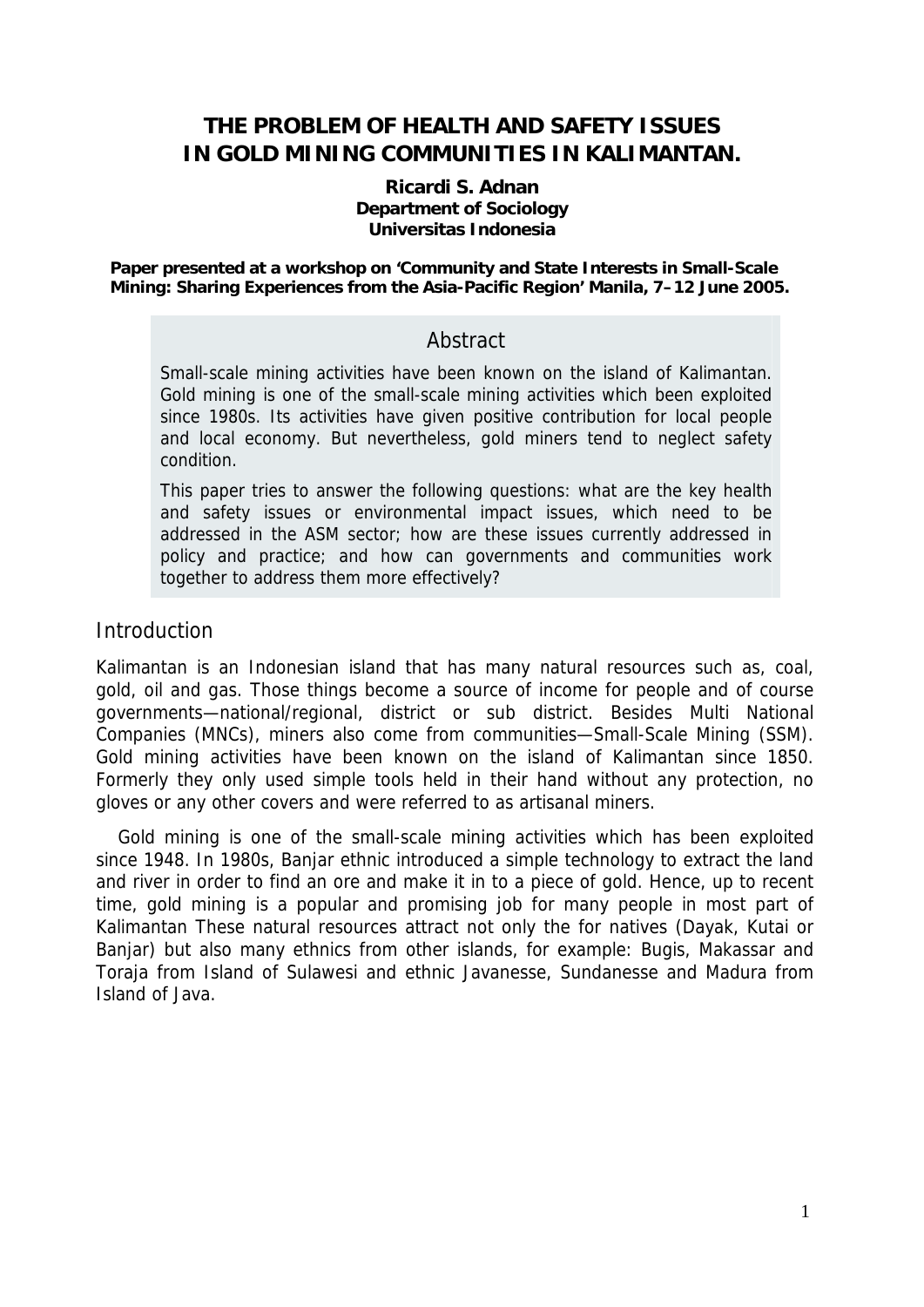### Overview

In East Kalimantan (see Figure 1) there are three major districts full of activities in Gold SSM as in, Kutai, Berau and Pasir. But Gold mining found in 36 locations nine in Kutai, 16 in Berau and 11 in Pasir. Each location can produce about 32 grams to 315 gram of gold everyday.

**Figure 1**: East Kalimantan, Indonesia.



In this case, SSM or in native's words 'people mining' can not be directly associated with a certain party/individual work in illegal mining. The facts on this activity revolve around an entity within the community, which encompasses various elements such as: community members seeking to generate income, government officials, vendors or small-scale business, local economic elite (community leaders), intermediary merchants and owner of mines.

In the social—economic context, those people feel that they are entitled to benefit from the natural resources in their area. Its activities have given positive contribution to the local people and their economy. Nevertheless, gold miners tend to neglect safety requirements. The mining activities provide employment and business opportunities for local government agencies, security apparatus, local business and the general public. The local government at the district and sub district level is no exception. From the economic point of view, it is undeniable, that they give meaningful contribution to the people.

This paper tries to answer the following questions : "what are the key health and safety issues which need to be addressed in the ASM sector, how are these issues currently addressed in policy and practice, and how can governments and communities work together to address them more effectively ?" Basically before discussing those issues, it is necessary to look at the kind of technologies they have.

### Miners Technology

Gold Mining in Kalimantan was introduced by Ducth about 1850. However, after Indonesian independence, there are some big companies seeking gold in Kalimantan. PT. Kelian Equatorial Mining (KEM) which operated in surrounding of Kelian River – sub river of Mahakam River, PT. Indo Muro Kencana (IMK) in Central Kalimantan and PT. Arutmin in South Kalimantan. Besides those companies, many big companies operates too in Kalimantan such as Kaltim Prima Coal (KPC), PT Adaro, and PT Bukit Baiduri Entreprise in Coal Mining; PT. Virginia Indonesia Company (Vico) and Unocal in oil an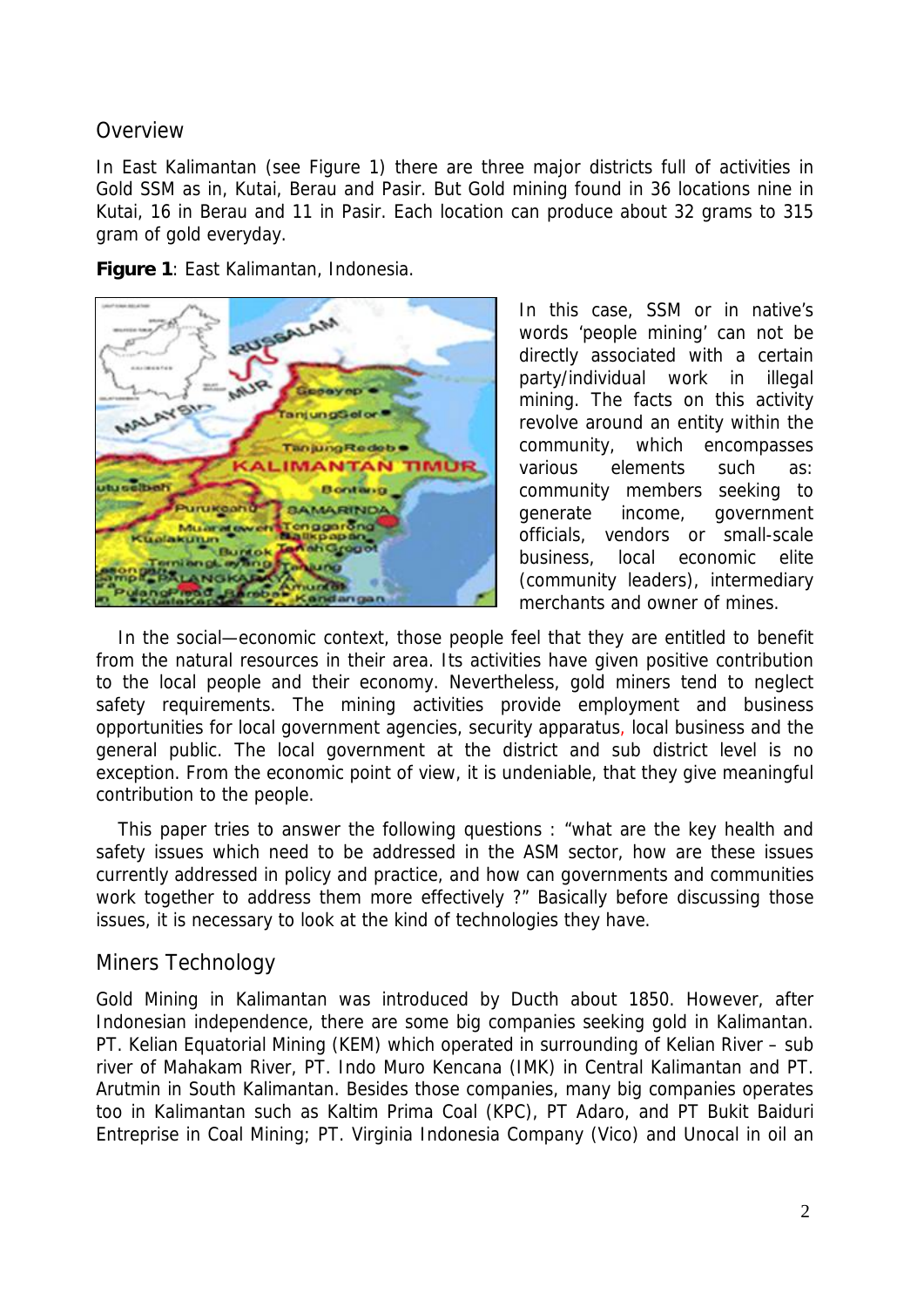gas; PT Lonsum in CPO; PT. Limbang Praja and PT Anangga Pundi Nusa that have consession to exploit the forestry.

People mining are the local resident or immigrant from other islands who seek a job. However, they are not so lucky by joining those big companies and being farmers can not fulfill their life. So that, they survive in living being as peasant, trader or become miners. Coal and Gold are the alternatives. To seek gold, miners can do this in two areas; land surface or river. On land surface, people do the *dry suck* or sprayed by water, and in the river they do with *wet suck*. "Suck" means that the sand and mud in certain area will be exploited by a machine and then delivered to a filter. After this, miners extract these material to separate gold from others using hand. Even though gold mining activities conducted on the land surface the miners still need water to strain sand and mud using a filter. If these activities do not carried out nearby a river or sub river, they will get water by pumping from land.

#### Mining community in Long Iram

Many locations in Kalimantan mining areas are interesting to be discussed since they have certain uniqueness. However, there is one location that has special distinction comparing other places. It is located on *Sungai Babi* – get a move on Kelian River. Kelian River is a sub river of Mahakam River on its beginning part. For more than a decade, hundreds of people have been living and working there in Small Scale Mining. This location is a part of Long Iram District, Kutai Barat Regency, and East Kalimantan Province. Their ancestor came from Long Iram and they were of Dayak sub ethnics; for example: Bekumpai, Kayan, Benuaq, and Tunjung. The miners from course of Mahakam River found the Kelian village in 1948. Today, however, some people come from Java and Bugis too.

Long Iram district consist of 21 villages and some of them are the transmigration kinship from Java since 1980. Kelian Dalam Village has been located about four hours from the district. These villages consist of 20 household from Dayak ethnic which origin of Long Iram. Since 1952 that village had been increased about 40 household of Dayak. Then, the population had been growing up paralleled by gold finding there. In spite of the turn over of inhabitants the population of Kelian Dalam is given in Table 1.

| AGE          | <b>SEX</b> |        | <b>TOTAL</b> |
|--------------|------------|--------|--------------|
|              | male       | female |              |
| $0 - 6$      | 62         | 60     | 122          |
| $7 - 17$     | 119        | 104    | 223          |
| $18 - 50$    | 81         | 69     | 150          |
| >50          | 31         | 16     | 47           |
| <b>TOTAL</b> | 293        | 249    | 542          |

**Table 1**: Population in Kelian Dalam

Source: International Labor Office. 2004. Pekerja Anak di Pertambangan Kutai Barat.

Formerly, their ancestor was a farmer and they are. Nevertheless, since gold being a popular profession there, they are becoming miners. Despite it, they maintain their farming to support their daily life needs. There is a unique method to find the location of gold, their faith guide them to some spot in the village or surrounding hill a side of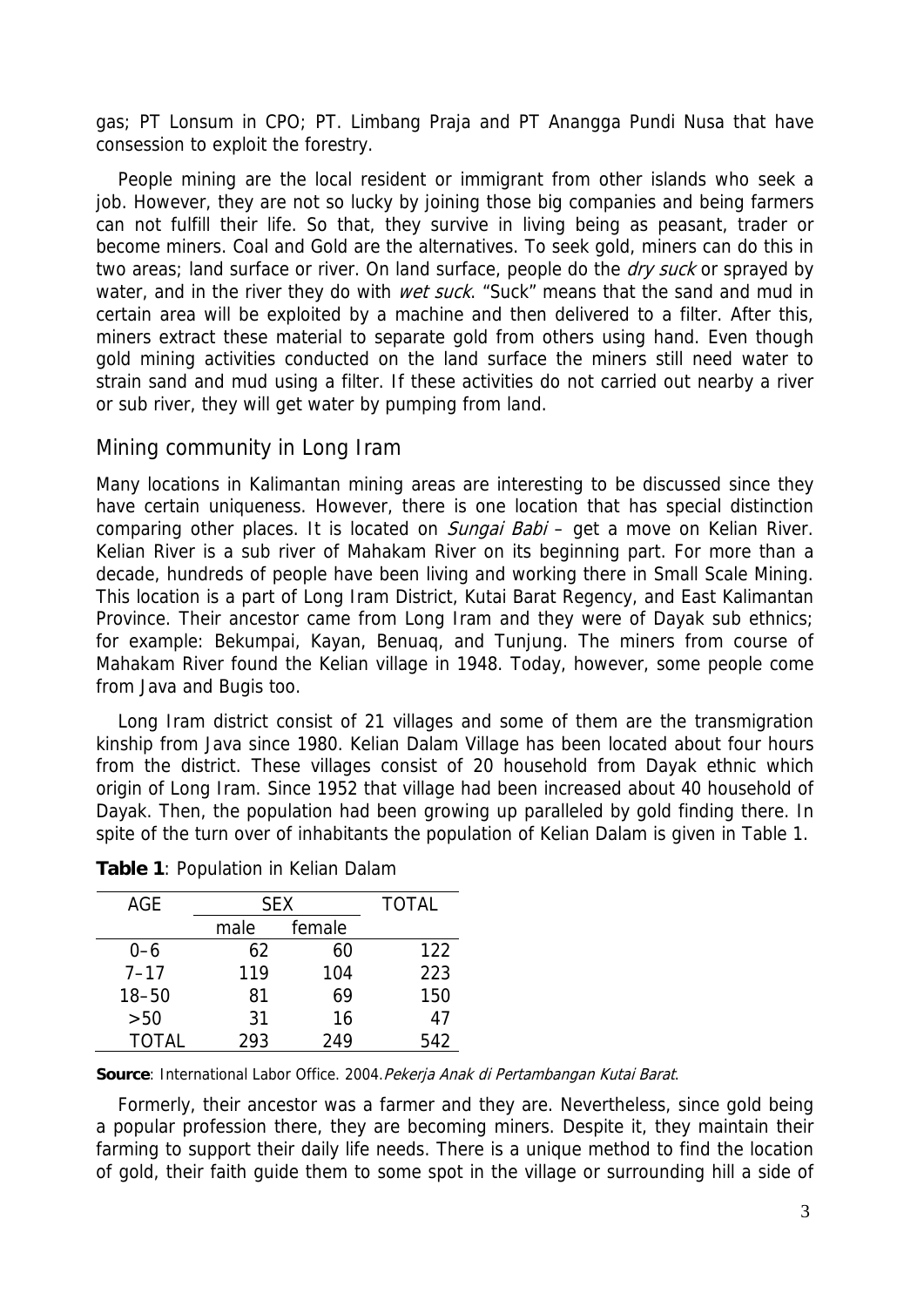the river or the riverbed. Knowing them, they usually ask psychic to lead them.There are two kinds of technology in used by miners in Kelian Dalam; dry suck and wet suck technology (see Figure 2). Caused by reducing the substance of gold in Kelian hill or land, wet suck technology being a popular one. Since, the substance of gold could be found in the bottom of the river.



**Figure 2**: Wet Suck Technology

**Source**: Semiarto Aji Purwanto, Cultural Resources vs. Natural Resources dalam Pemanfaatan Sumber Daya Alam di Kutai Barat, seminar paper on Research Day FISIP UI, Maret 2005.

There are two ways to devide gold findings. They depends on the owner; some 50% for owner and some 50% for employees. Or they use cross (coret) system which each worker get one share and the owner get fourth. Every workers will get in the same part when they get gold and they trust to each other. In one group we can see that cooperation within them is good enough. Miners' income from this job is unpredictable.

Some time they get much money but sometime they get loss. In Shiny season, their working condition better than in rainy one.They get more gold because the stream of the river is slow and the bottom of it is shallow. They call it "mopo". However, in later years, they admit that their output is lower than before. They say that, "it is caused by the big company nearby has concession to exploit gold surrounding their area".

There is no working time strictly be ruled in there. However, normally they work from 8 AM until 5 PM. Almost of them can do every kind job, there is no specialization, except chief operator. After the machine is switch on, the workers take their positions, some stand by on the first liner, some stand on the second liner, and one of them is ready to jump into the river, wearing a short length shirt because he doesn't worry about something that flowing in a river which can hit their body. In miners' mind, diver can not think it over, because they have built a dam in their location. Despite, in some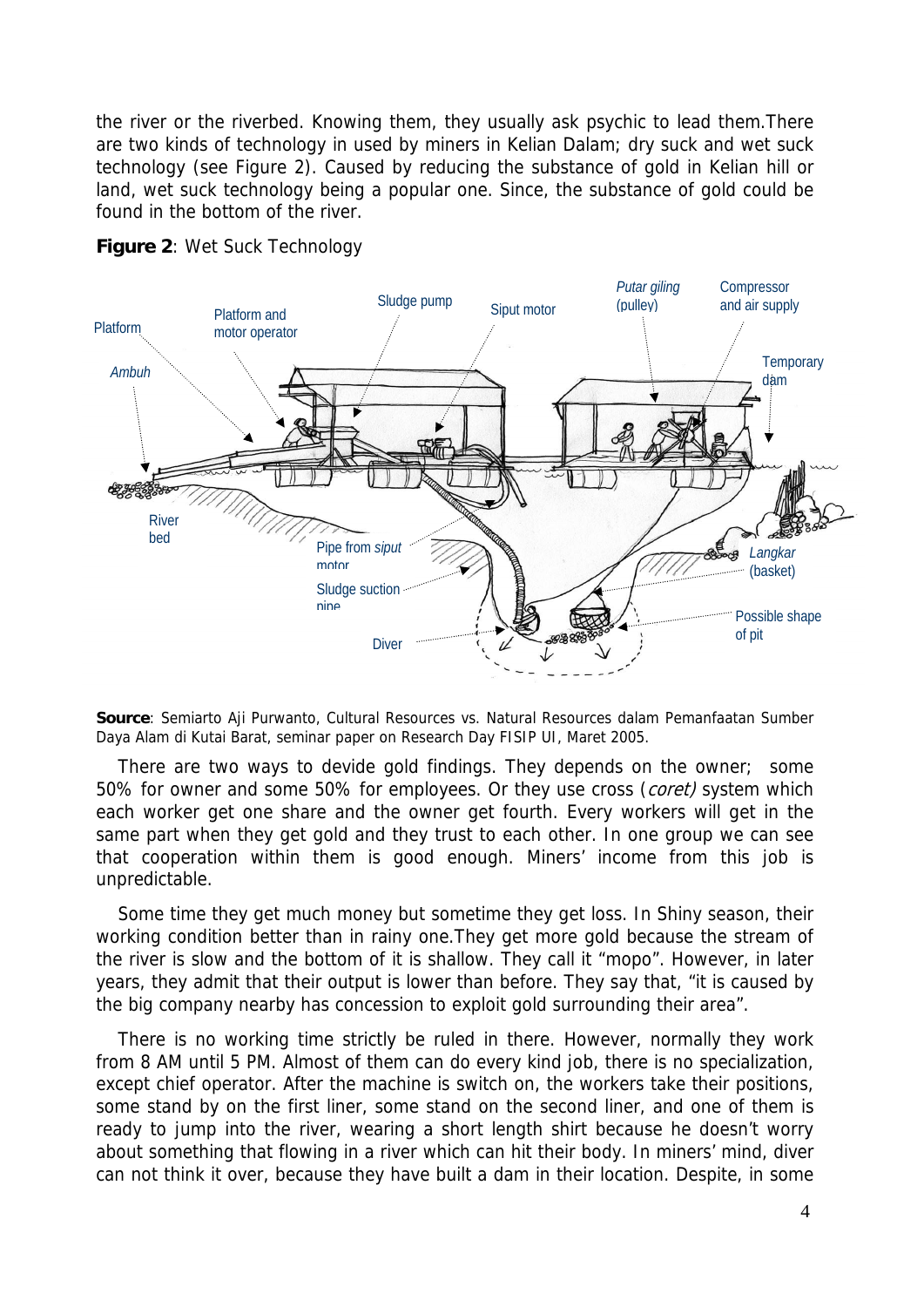place many of divers always wear a full length of shirt because they can not block the river stream by their dam and they worry about their body which can be hit by garbage such a wooden branch flowing in the river. Usually they wear glasses because the river is dirty and no one can see through the water. They use oxygen mask by bite its tube because they go underwater about 30 minutes until one hour. Each day someone can dive  $4 - 6$  times. Of course it is freezing for him. To get rid of the cold the diver drinks Topi Miring (TOMI) that contains 43 % alcohol and smoke before and after going under water. Everyone smokes about 1 box of cigarettes and in one group can consume  $2 - 3$  bottles of *TOMI*. But for some groups, they do not consume alcohol since their belief do not allow it or their boss think that their findings are not adequate to buy it.

One dives about 4–8 m under the surface or until he can reach the bottom of the river. His duties are to separate the stone from the swamp, and to keep the pipe line in track. The stone will be thrown in to the (langkar) basket and some workers in the first liner will pull it up to the surface and leave it out of mining area. Swamp that mixed with sand will be sucked to the second liner. Platform and machine operator will then fling the garbage or some unused things. Many of them had experiences, "got diamond', so that they use iron trellis to catch this more valuable thing. However it is very rarely. Yet, no sufficient safety requirement is used there. Sand is extracted by the filter, but their naked skin still makes a contact with other materials and those tools.

Miners put the reserve swamp in a certain pan (loyang). While holding it in their hands the pan is shaken in circular motion – pan for gold. Because gold and iron ore are heavier than mud or sand, they will reside on the bottom of the pan but the others are spilled out. Then they add 2 spoonful of mercury in to the pan, and mix it by their hand. Gold is trapped by mercury and twin into small balls but iron ore is separated. Gold covered by mercury is then taken and be wrapped in handkerchief. Miners will then squeeze them by hand, mercury filter through the pore of handkerchief, but gold still remain. Some gold collected will be brought to a small shop. To ensure that these are pure gold that has not contamination with mercury shop owner burn them in fire. It gives out some smoke and disseminates a certain smell – the mercury. However, the people (shop owners, miners and others) are still chatting, & laughing while they are waiting for their gold.

Seeking gold in the river could be done in as long of years, but the beneficiaries are in shiny seasons about June until October. Surface of the river would be low and fuel could be efficient because it does not need to suck and pull up the wooden branch, mud and small stone. In this season, they find the amount of gold larger than in rainy season. If they found gold in large quantity, they should work 24–36 hours without sleep. In their believe gold is a magical thing. It is a sign from God that they should work harder. They just take a rest for a few moments.

## Health and Safety (H&S) Issues

In fact, there is no data indicating significant adverse impact against people's health. It means that there is no significant number of cases of fatality and epidemic. There are many explanations to answer these problems. First, government lack of professional to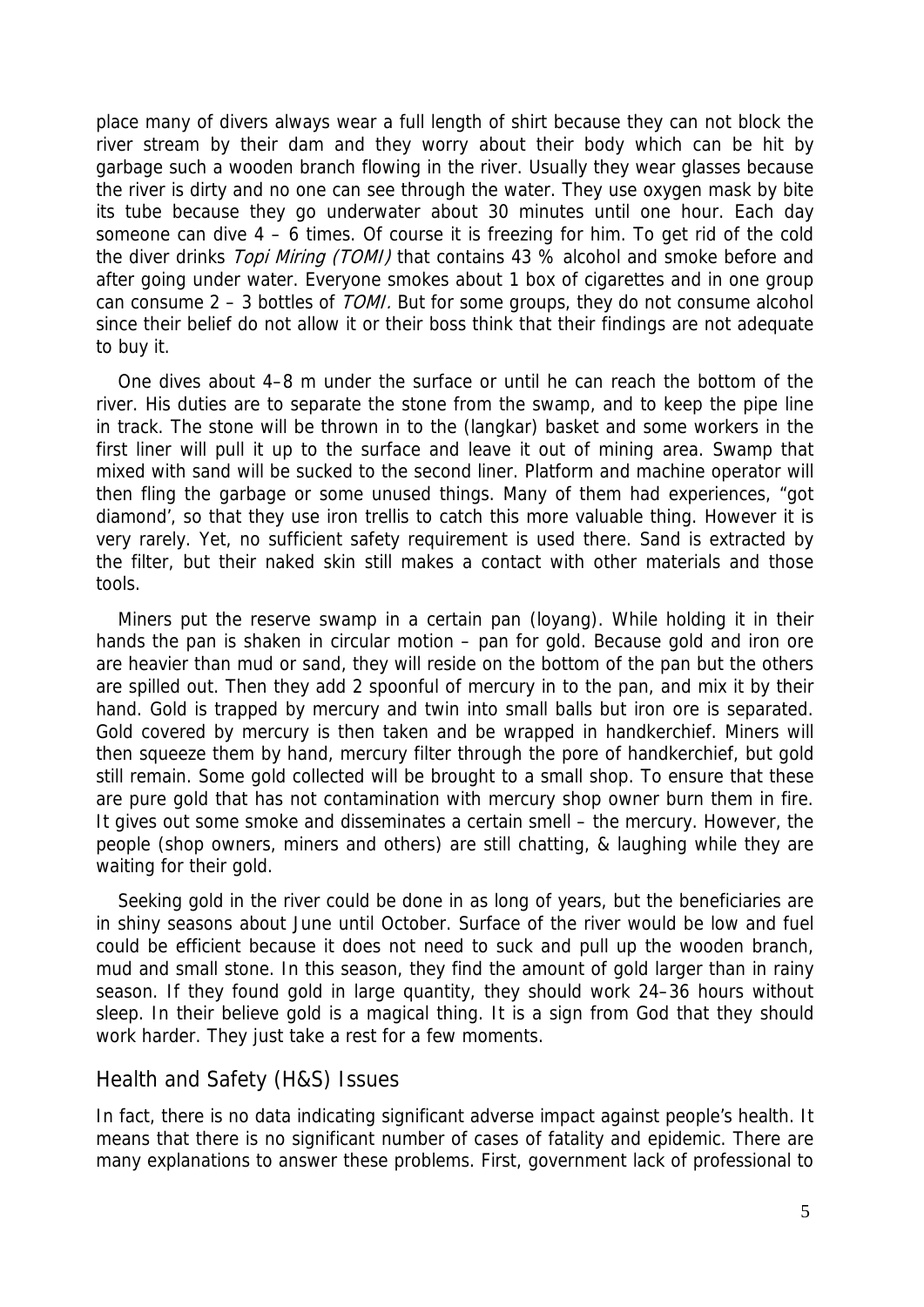manage and monitor what has happened in their people. It is common in developing country like in Indonesia; government is too busy and looks like over load with their daily activities. Second, these problems have no big concern with many people and neither government. They usually do what their ancestor does before, they live like as usual and they never see the out of the ordinary event in their livelihood. Third, they do not understand why they have to search data about them. They only knew statistical data concern family planning is useful. Because government was very endorse to get it. However, most of them (government apparatus and also miners) do not understand the usefulness of recorded data about accident or other happens in mining communities, yet, in their mind "what for?" Fourth, mining communities' activities is a dynamic one. There are many people back and fourth from the areas to outside and on the other hand; and many groups can move from one place to another faster than be calculated by government.

### Unsafe and Unhealthy behavior

As mentioned above, miners protect themselves less of standard for safety. Never use diving equipment except oxygen mask, rarely use gloves while working, do not protect their body with wire or anything else while they are diving in the bottom of river, tend to under estimate about the broken down possibility of pit hill, their skin contacts with mercury directly and some of them take a breath in a room that full of smoke from cigarette and burned mercury (see Figure 3). They always do like these from day to day, without worry about working accident, fatality or in long run impact.

**Figure 3**: Gold mining in a local river.



Perhaps, the miners do not matter with the noise of machines. For as long as 6–8 hours every day (at least) their ears are vibrated by the mechanical sound. They never use the ear caps, because they do not worry about the impact of it.

Filtering the gold, they usually sit down on the side of the river, crossing their leg while some of their body submerged in the water river. They are sure that this position is ergonomic and restrain the back ache and ease to pick the sand without do many bows. So that many of them get some dermatophyd bacteria and other skin problem especially on their leg. Their soles

get wrinkled and easy to hurt while stepping on the stone or wood around there.

For some cases, many of them drink the river water by their hand without filter, and cook some food which mixed by river water devoid of making it sure that it is hygienic or not. They though that these conducts have been a common habits since their parents daily life. They do not worry about water quality that has been contaminated by mercury, cyanide, poison, or bacteria. Some of the miners are in using river water to go to upper course, but most of them just take and utilize the water nearby their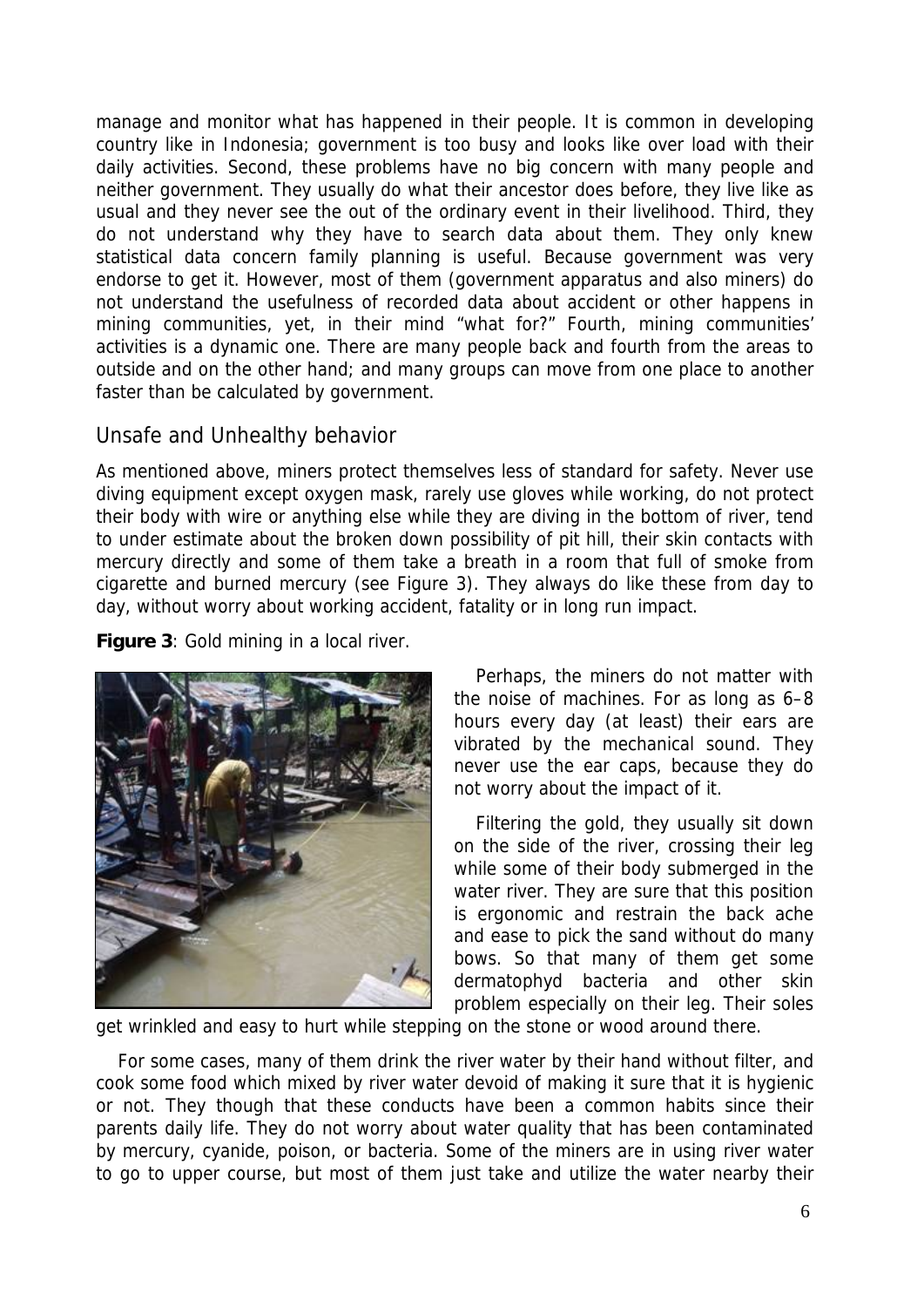working activities. Moreover, they can get much water through water pump which normally used to suck a mud and sand. This water is used for bathing, drinking, and cooking by miners.

A like as SSM area in large, they consume a bulky food for building and maintaining their energy, but they never though about nutrient. In a plate, a huge of rice is coloured by salted fishes and some of chilly. These are their special menu almost everyday. Besides the head of group/ owner's manage the cost efficiently, their beliefs remind them that salted fish is a good thing to build energy and to protect their body from sickness.

They consume much coffee and also alcohol without balancing by nutrient and enough plain water. Every miners can usually consume about 3–5 cups of coffee or a certain group can drink about 2–3 bottles of TOMI everyday. They have many reasons to justify their habits; to kill the freeze, to endorse energy, and to avoid sickness. In fact, they get sick rarely especially when they produce much gold. They always think that they are in fit condition. So that, they never consider about their behavior in mining is not good for their future health.

**Figure 4**: Food preparation area.



If some of them get sick they usually think that it come from invisible creature, they tend to see a psychic (dukun) than see a doctor. However, when a nurse who lives in surrounding Kelian River come to location they usually feel not in good condition and ask her be injects them. They trust on nurse. Unfortunately, it is also no have adequate data to describe how many cases which happens

for ex miners that get sick or problem with their health. It is needed a certain research because the ex miners are separated largely in many location of Kalimantan and it could be in Java and Sulawesi too.

In rainy seasons, usually on October – May, river surface is increased, river water becomes dirtier and its deluge is heavier than usual. Many of miners stop their activity exploring the gold, but there are many still stay and wait for work in their liners. As state above, the miners are the people that have low knowledge and education background, they do not care about H&S. In reality, they are fit enough and have no problem doing unsafe or unhealthy behavior like those above. Even they hear that in mining area there are so many waste and poison that can influence the people's healthy in there, they are still no worry. According to the people in Kelian: "It is better to take part in mining rather than only being a spectator and gets mining waste"

Admittance of the miners, "diving" is a heaviest mining activity. This work needs a strong physic qualification. Diving has been done by all workers; adult, child, man, or woman. Physically fatigue is a major moan/ sighs from child labor, but to kill it they usually consume energy supplement. Especially, in "mopo" time, they work without rest. In their eagerness to labor they do not feel tired or fatigue. However, soon, they feel very tired, but the money that will be received eliminated it.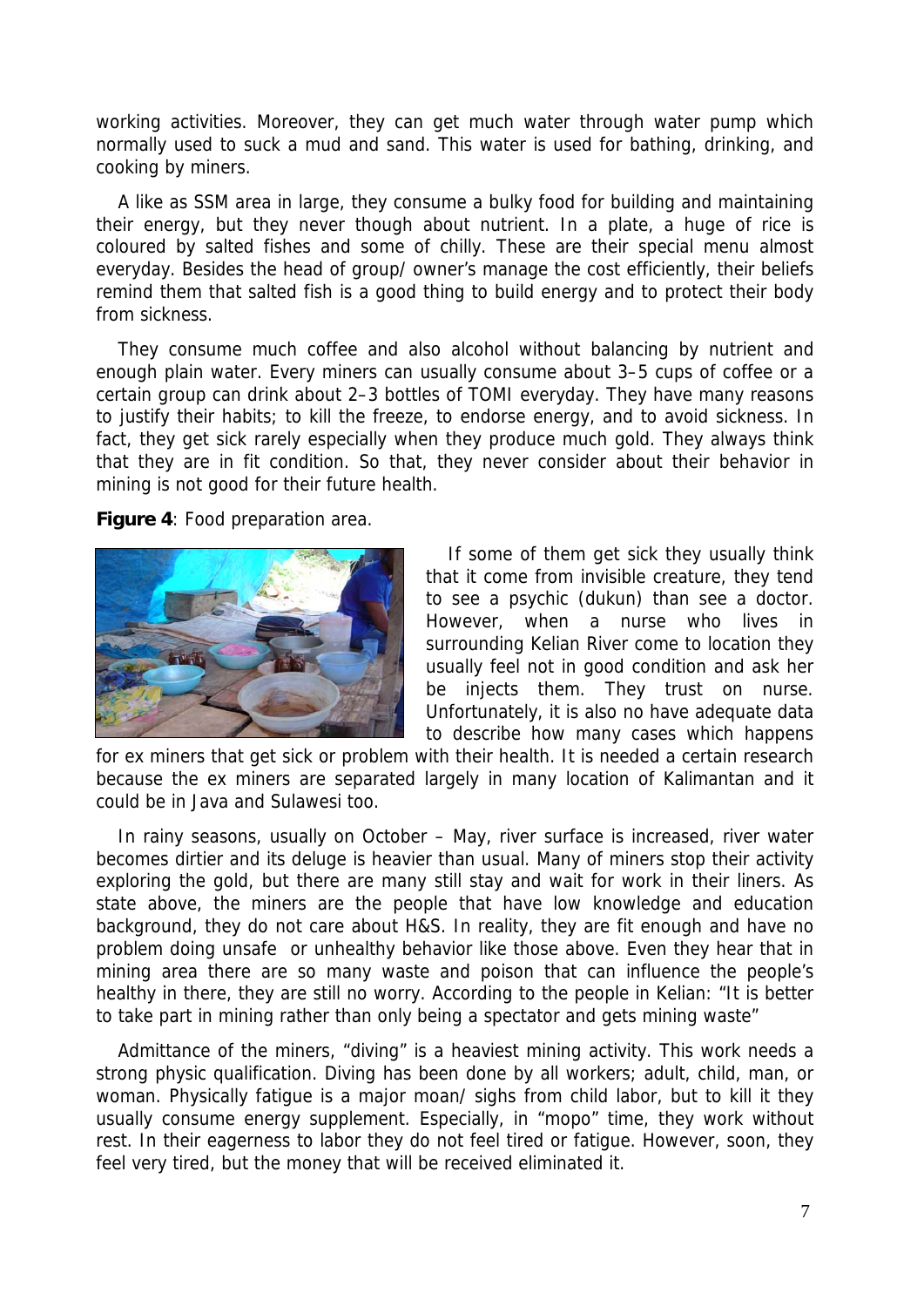#### Impact for children

The impact for children can be separated in two clusters. First, we categorize children as a common meaning and second, children as a labor. In first meaning, a like any other place of villages around the world, children play in the surrounding areas. They usually play in the river/ sub river every afternoon; they swim and pretend look for a piece of gold. Seldom, they get it, but sometimes they catch some small balls of mercury. They keep in play with them before they are disposed. Despite playing that ball in their hand, rarely, they insert it in their mouth and then spurt it out.

There is no correct data that can explain child labor exactly. Yet, according to the data of Anthropology Laboratory–Universitas Indonesia, it is about 10 % of the miners are persons who are ages less than 17 years old. For some children enjoy their work as interesting as a game, feel happy when they get money, and can eat as satisfying as they can. At glance they look like adult, but if we interact with them closer we will find that they are still young or not mature. Working in this area could make impact for them such as follows:

Physically, it is a dangerous job for minors because they have slightly experiences in knowing and understanding what kind of signal mean danger. A hill of pit made by sucking pipe is fragile and easy to collapse. In addition, in extensive times their body is still wet, it affects their internal metabolism. Even though, it is not always happen, as the divers water pressure causes them to bleed their nose, ears & event mouth. Yet, it is usually occurs to new ones.

Maturity, children live together with adults and they follow what the adults do such as smoking, drinking, and some of them are even exposed to pornography. In leisure time, some of the children come to the cafe located in the village. Music, games and also prostitution can be found easily. There is no regulation for them regarding those "entertainment" & even children can enjoy them. The important thing is, "you can pay".

Psychologically, they leave school but they know earlier about money—short time thinking. If they have money they can do anything. They only try to improve their skill but forget to enrich their knowledge. There are four major social problems related to education; a few teachers, less of teacher attendance, low eagerness to finance their child education and less motivation to endorse child involve in education.

Socially, for this case, there is no problem with them to interact with the other. Yet, they know earlier how to work in group, the benefits if they work together, and how to manage the complicated task. Perhaps, it is the real positive impact for them beside gives some money for their parents.

### Government Interest

For some places just like in Kelian Dalam, there is not enough government attention to or intervention in community activities. Regulation has usually been made for a response to many complaints from society, businessman or others. The government regulation in seeking gold in Kalimantan Timur (East Kalimantan) issued in 2001 intended to manage the SSM. It has an article that control people mining "People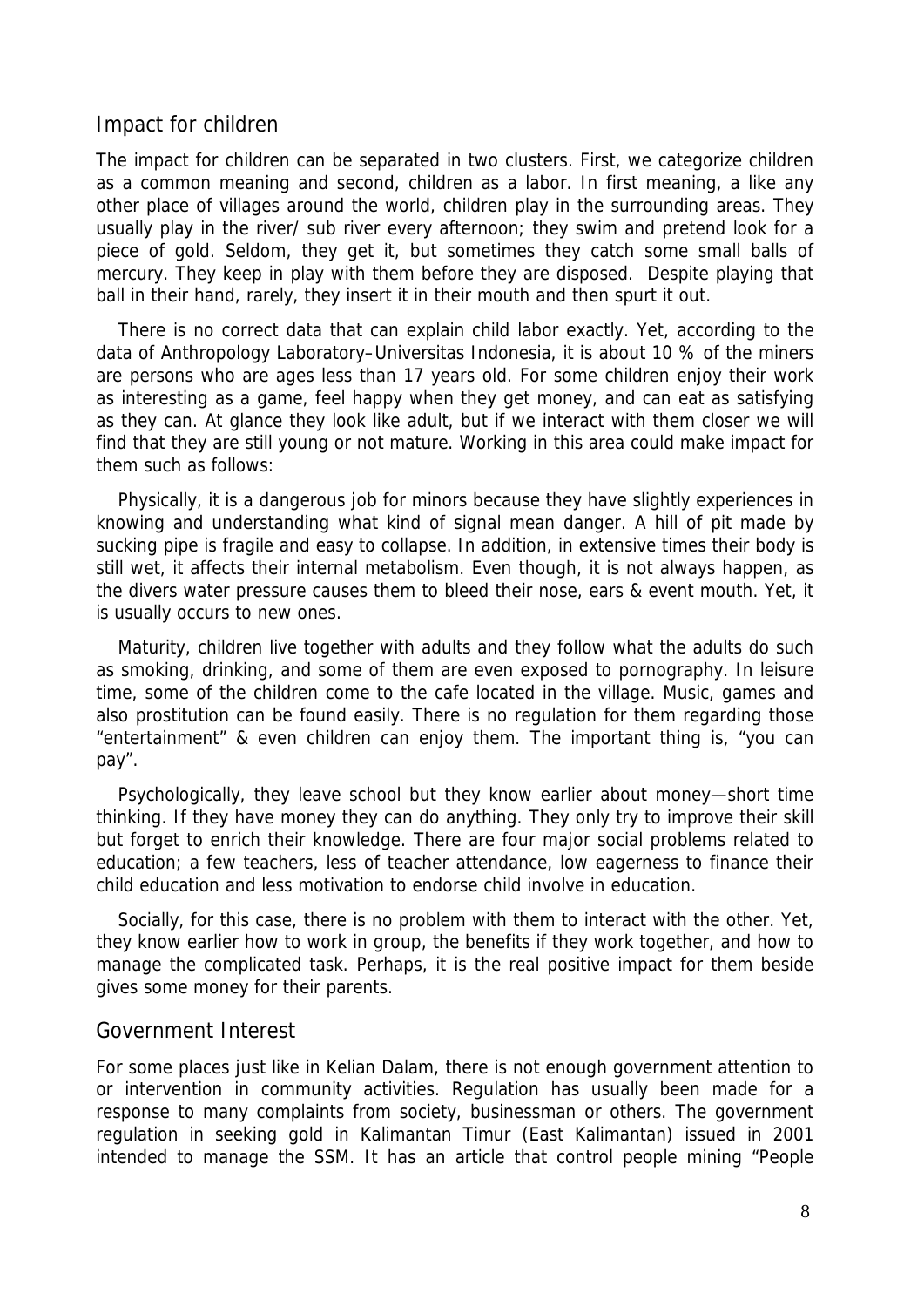Mining Region" - Wilayah Penambangan Rakyat. However, it looks like a regulation that concern toward big company or good image of Kalimantan Timur than the seriousness to increase community miner's welfare or H&S. People can see the implication of this regulation is to control people outside East Kalimantan who want to participate in SSM in this region. Indeed, it was happen just in previous stage after be issued. Then times later, they forget to monitor and control them. Many new comers come from outside take participation in SSM in some places of East Kalimantan. In lower level of government, village's administration can not make any regulation of it, such as allocation of mining spot or formal contribution for village, they can not make it.

Nevertheless, village's regulation had been issued since 1998, that there was an obligation for every unit to share Rp25 000 to village administrator monthly. This was operated about two years only. This regulation has never been worked anymore since gold finding there decreased dramatically until 90 per cent.

Shortly, we can say that there is no government policy for people mining in Kelian Dalam, especially from village administration. In fact, miners need mutual agreement with other group of miners. Less of regulations like this have increased mining activities uncontrollable. Many of multitudes of mud and sand can be found as long as Kelian River side. Many of river walls have been broken down or damaged caused by their behavior. However, mercury waste can not be found easily in the river, because the water river stream it out or some of them being sink in the bottom of the river.

At least we find there are three kinds of government concerns regarding health and safety atmosphere for mining communities:

- 1. Government does not understand what's going on. Apparatus have lack of knowledge about it. So, they really do not concern about these issues. The causal factors of it are;
	- a. Mining community areas are far away from the Province or Regency. It is not easy to come there. From the center of East Kalimantan province (Samarinda) someone needs about 26 – 30 hours to come to Kelian Dalam by boat in one trip. From Kutai Barat Regency to location, people has to spend about 10 hours in one trip, and from Long Iram District, somebody needs about 4 hours.
	- b. People in those villages are living in bad condition; poor, many children are drop out from school and majority are familiar with hard work and dirty things. So that, worked for mining there is a solution.
	- c. Apparatus also live in not good condition too. They are still thinking about "any income for life struggle". If they have sphere time, they will do side job like trading. So that, they have little bit attention for their people.
- 2. Government tends to ignore what's happening. In positive thinking, we can say that they are too busy to do their daily activities. H&S in mining communities is not a serious concern; even it has not in their agenda, because there has not been a big tragedy there. However, on the other hand people can say that they really do not care about this activity. Because mining communities can give them some little money than they concern about big company or other business.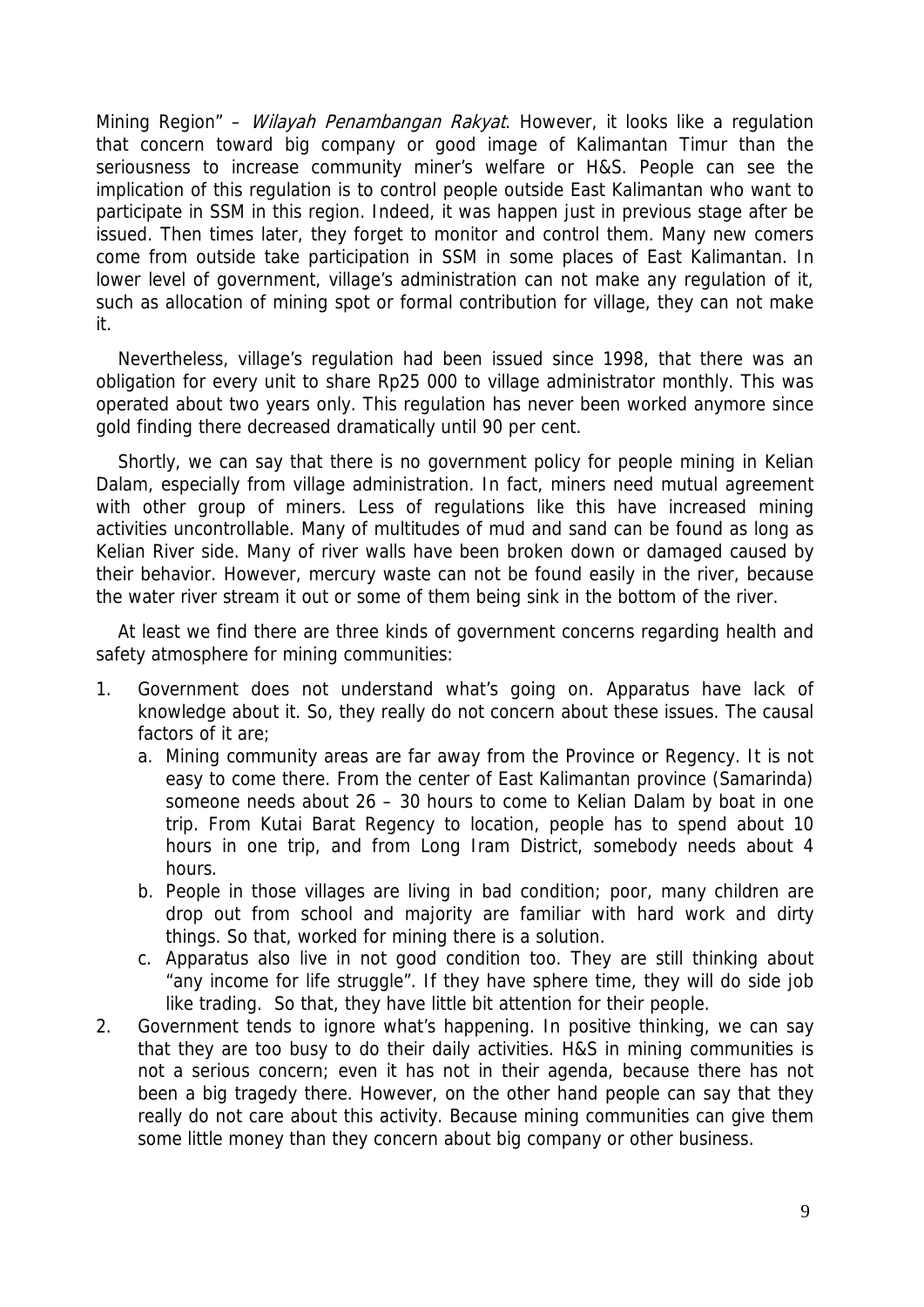3. They do keep in touch with community miners about regulations only in mining area where nearby district area, such as in Samarinda, they protect area from new comers. However, they forget to implement seriously in other locations.

### Some Boundaries Identification

To improve community awareness and also their behavior toward H&S, government has some burden; firstly from their internal problem and secondly from community miners limitations. Our data conclude that government has lacked of concern about mining communities. Some of people though, there is a suspicious perception that government apparatus take advantage too from these activities, actually for groups which produce much gold. Moreover, they do not care about H&S conditions in their neighboring include mining communities. A major reason which pronounced by government officer is the budget problem. They say that there is no finance allocation to conduct socialization about H&S to mining community. Nevertheless, we can not see their effort to look for it.

Instead of we stated above, the miners are not the lucky persons. They can not joint in a big company in Kalimantan, because the limitation of their knowledge, administrative or officially skill and also their attitude. So that, it's ordinarily, they tend to act practically in their life. They do every work which can not make a negative impact directly. They seldom, (if we can say never) behave in strategic thinking. So it is a problem to enlighten them about H&S.

Other issue which has a contribution to increase miners' H&S behavior is the condition of "LOCAL POLITICAL CHANGE"**.** Law No. 22 on Region Autonomus and Law No. 25/1999 on Fiscal Relations Between the Central and Local Governments and Government Regulation (PP) 104/200 (on percentage profit sharing, tax, profit, and royalty) further complicates problem for local government. On the practical level, administration is found to be weak and full of misuse. Aside from that, for the newly created regency, revenue for local budget is really crucial for regional development. As a new regency, Kutai Barat is still busy to manage itself. With limited officers who have competence, they are still full of activity in managing this new residence. Due to, H&S issue in mining community is not a significant concern.

**Table 2**: Hazards and Potential Interventions in the Kelian Dalam SSM.

| <b>Hazard category</b> | <b>Hazard description</b>                                                                                                                                                                             | <b>Health and safety</b><br>effects                       | <b>Potential interventions</b>                                                                                      |
|------------------------|-------------------------------------------------------------------------------------------------------------------------------------------------------------------------------------------------------|-----------------------------------------------------------|---------------------------------------------------------------------------------------------------------------------|
| <b>Accidents</b>       |                                                                                                                                                                                                       |                                                           |                                                                                                                     |
| 1. Buried down         | The murky river water did not<br>allow the divers to see the falling<br>debris, even collapsing walls.<br>The cramped pit walls, only 2-3<br>m diameter, did not allow divers<br>to escape collapses. | Cripple, broken bone<br>buried down alive.<br>and death   | Children or junior should not<br>do diving alone in their early<br>working times.                                   |
|                        |                                                                                                                                                                                                       |                                                           | Wear a strap around diver's<br>waist that connected to his<br>friend above.                                         |
| 2. Cutting             | Sharp tools such as crowbar,<br>knives, and nails can hurt hand,<br>leg or other part of miners' body.                                                                                                | Cuts, scratches,<br>wounds in fingers,<br>arms, and legs. | Use protection tools such as<br>gloves, long shirt and long<br>pants, glasses, and shoes.<br>Provide first-aid kit. |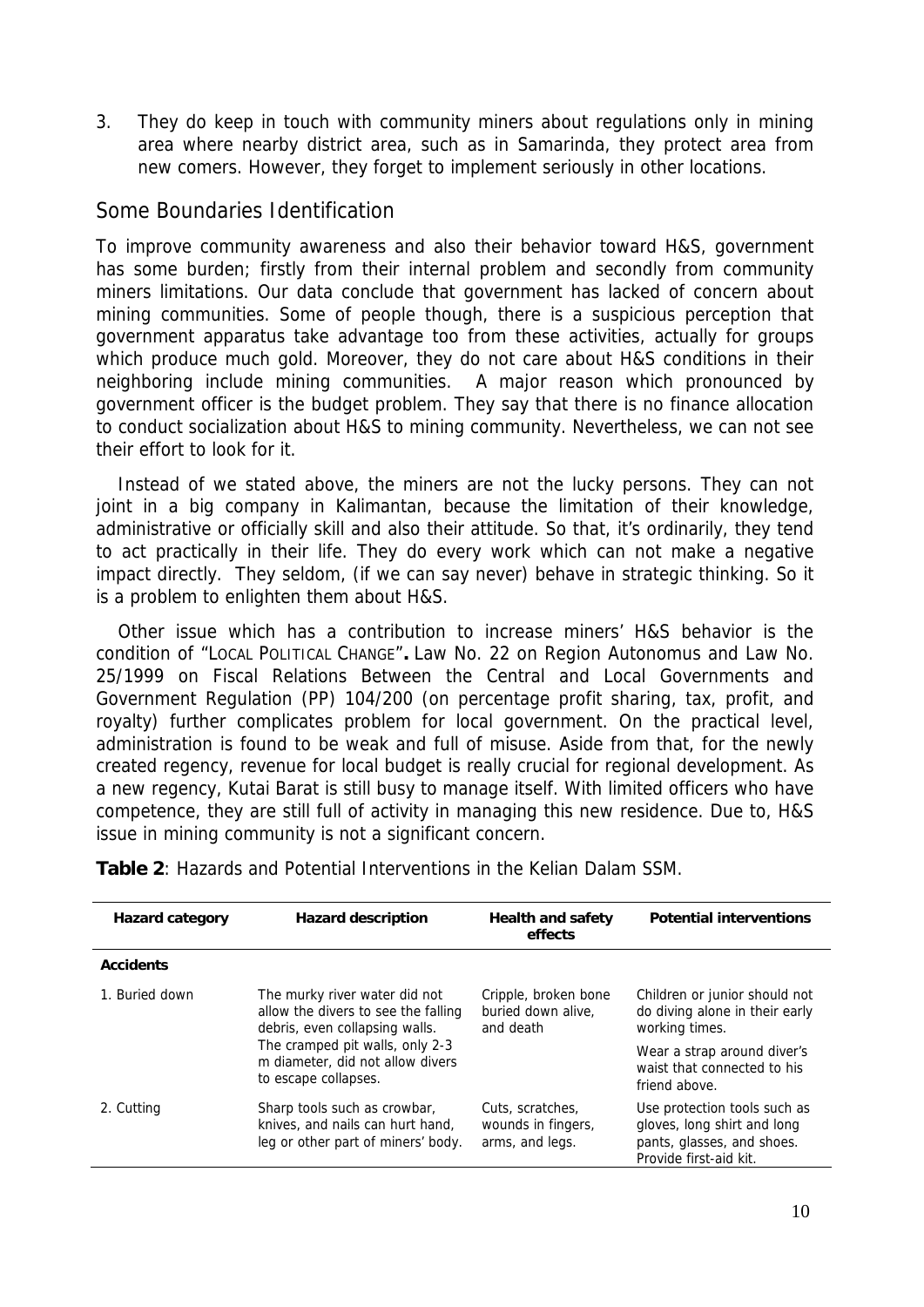| <b>Hazard category</b>                           | <b>Hazard description</b>                                                                                                                                                                            | <b>Health and safety</b><br>effects                                                                                           | <b>Potential interventions</b>                                                                                                                                                                      |
|--------------------------------------------------|------------------------------------------------------------------------------------------------------------------------------------------------------------------------------------------------------|-------------------------------------------------------------------------------------------------------------------------------|-----------------------------------------------------------------------------------------------------------------------------------------------------------------------------------------------------|
| 3. Machines                                      | Caught in between by unguarded<br>moving or in taking parts of<br>machines.                                                                                                                          | Death, amputations,<br>broken bones.                                                                                          | Children should not operate<br>heavy machinery. Use<br>suitable shirt and pants,<br>gloves, glasses, and shoes.<br>Regular machine<br>maintenance.                                                  |
| Physical                                         |                                                                                                                                                                                                      |                                                                                                                               |                                                                                                                                                                                                     |
| 1. Noise                                         | Noise from the machines for<br>hours                                                                                                                                                                 | Hearing impairment,<br>headaches, high<br>blood pressure.                                                                     | Purchase machines with noise<br>control features, use ear-<br>protector if needed.                                                                                                                  |
|                                                  | Water, sand and stones entering<br>the hoses at high speed can<br>injure the hands and feet of the<br>diver holding the hoses.                                                                       | Injuries from stones,<br>even loss of<br>fingernails are<br>common in the divers.                                             | Use glove protection.                                                                                                                                                                               |
|                                                  | Water pressure when diving is<br>often too hard                                                                                                                                                      | Ear bleeding, deaf<br>Nose bleeding                                                                                           | Use diving clothes and ear<br>protector.                                                                                                                                                            |
|                                                  | The workers are almost always<br>soaked to the legs at work, only<br>while they sleep can be dry                                                                                                     | Skin diseases                                                                                                                 | To separate the shirt and<br>pant which are for diving and<br>which are not                                                                                                                         |
| Chemical                                         |                                                                                                                                                                                                      |                                                                                                                               |                                                                                                                                                                                                     |
| 1. Mercury                                       | Exposed to mercury. Skin<br>absorption: mercury often used<br>to process gold with bare hands.<br>Ingestion of mercury if eating or<br>drinking because it also used and<br>thrown away in the river | Poisoning, minamata<br>syndrome, nerve<br>disorders, brain<br>damage                                                          | Children should not use<br>mercury. Careful use: gloves<br>and eye-protector. Regulation<br>on mercury distribution, put<br>warning in mercury's batch or<br>sachets                                |
|                                                  | Inhalation of mercury when the<br>puya' is burned to remove<br>mercury from gold                                                                                                                     | Poisoning, minamata<br>syndrome, nerve<br>disorders, brain<br>damage                                                          | Children should strictly not<br>use mercury. Carefully use of<br>mercury: mask, gloves and<br>eye-protector. Regulation on<br>mercury distribution, put<br>warning in mercury's batch or<br>sachets |
| <b>Ergonomics</b>                                |                                                                                                                                                                                                      |                                                                                                                               |                                                                                                                                                                                                     |
| 1. Heavy lifting,<br>carrying, moving            | Lifting, moving, carrying heavy<br>items such as machines, stones<br>and soil materials.                                                                                                             | Fatigue<br>Back injuries. Low-<br>back pain.                                                                                  | Children should not lift or<br>move heavy loads. Use carts<br>and other lifting aids. Train<br>safe lifting techniques.                                                                             |
| 2. Repetitive<br>movements and<br>forceful tasks | Frequent flexing and extending<br>arms and wrists when transfer<br>puya' from water to the raft                                                                                                      | Strains and sprain in<br>hands arms,<br>shoulders, legs and<br>knees, tendon related<br>disorders. Carpal<br>tunnel syndrome. | Design the work management<br>which can decrease these<br>hazards. Miners have to<br>practice a gymnastic.                                                                                          |
| Psychosocial                                     |                                                                                                                                                                                                      |                                                                                                                               |                                                                                                                                                                                                     |
| 1. Uncertainty in<br>income                      | Working everyday-find gold only<br>by fortune, hence unpredictable<br>'season' for gold to be harvested                                                                                              | Gambling, debt with<br>high-interest                                                                                          | Government has to find some<br>alternative economic sources                                                                                                                                         |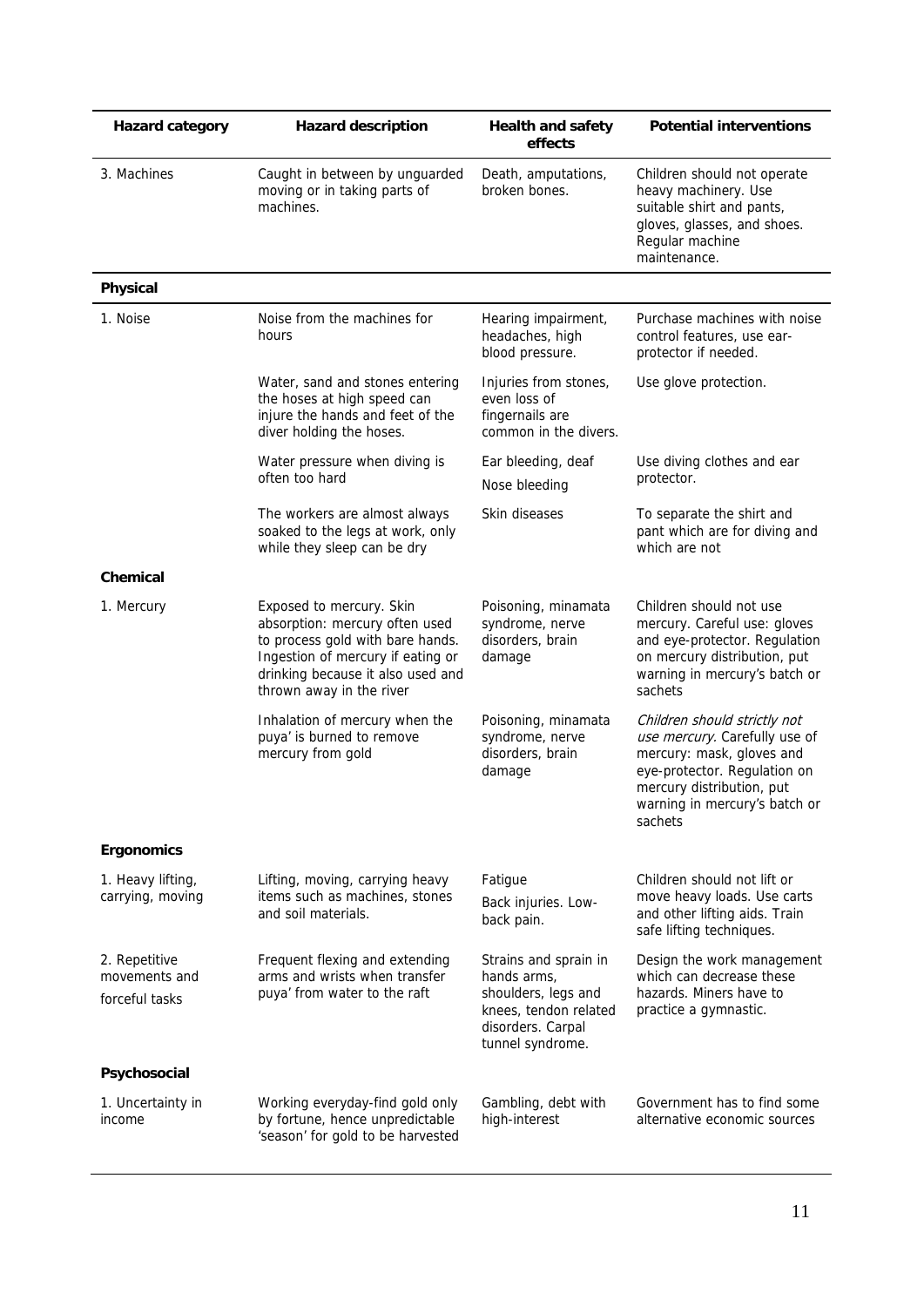| <b>Hazard category</b>             | <b>Hazard description</b>                                                                                                        | <b>Health and safety</b><br>effects                                                     | <b>Potential interventions</b>                                                                                    |
|------------------------------------|----------------------------------------------------------------------------------------------------------------------------------|-----------------------------------------------------------------------------------------|-------------------------------------------------------------------------------------------------------------------|
| 2. Money and adult<br>environment  | Child workers receive same<br>payment as adult.                                                                                  | Early stage<br>consumerism, under<br>18 marriage,<br>disincentive to<br>education       | Enhances motivation to<br>education and of course<br>increase and develop of<br>education quality and<br>quantity |
| 3. Alcoholism, drug<br>and smoking | Child workers follow the adult<br>habits in smoking, drinking and<br>consuming supplement tablets                                | Addiction, lung and<br>respiratory disorder,<br>uncontrolled<br>behaviors, side effects | Awareness on alcohol and<br>drugs addiction                                                                       |
| <b>Biological hazards</b>          |                                                                                                                                  |                                                                                         |                                                                                                                   |
| 1. Insects                         | Bites and stings from<br>mosquitoes, bees, flies,<br>cockroaches, ants                                                           | Malaria, dengue<br>fever, skin irritation.<br>Tetanus, leptospyrosis                    | Sanitation improvement.<br>Good housekeeping practices.                                                           |
| 2. Bacteria, fungi                 | Dirt and soaked in the water and<br>then sweating while working<br>serve to an ideal condition for<br>bacteria and fungi to grow | Diarrhea.<br>Skin diseases                                                              | Use clean water and<br>antiseptic soap after work                                                                 |

**Source**: adapted from documentation of Antropology Laboratory – FISIP UI and has been adjusted

### Conclusion and Some Alternatives

The miners in Kelian Dalam has been working in unhealth and unsafety conditions. They behave from day to day without any improvement of awareness and attention to H&S. Government lack of concern to H&S in mining communities caused by : their apparatus keep busy in their daily business, they have a little knowledge about H&S, and also the location is faraway from central of regency or district government. Nevertheles, it will be a quandary situation for officer to socialize H&S to mining communities. In one side government tend to chategorized this one as illegal activities, but another side, government has an obligation caring and maintaining their people welfare including health and safety condition. If it is arranged by government regulation, it will mean that government legitimate these acitivities and it will produce some consequencies. Many people will be doubfull about Government policy and it force the new locations of people mining.

Today, many of miners' group are not in good conditions. They get less of gold than 5 gram each day operation. It means; loss or break event point only. H&S issue will increase the cost of production directly. If this regulation is regulated, it will become more inconvenience for them. Cost of production will increase automatically.

Considering above, to improve the H&S condition for mining communities should be addresed in many ways like below :

1. Government has to has a strategic planning for SSM. To solve the problems of SSM include H&S issue closely related by the government's blue print of development. One of the most important thing to do in the strategic planning is to agreed upon success indicators, that will be used in the monitoring and evaluation phase. The indicators must be concise as well as measurable. It must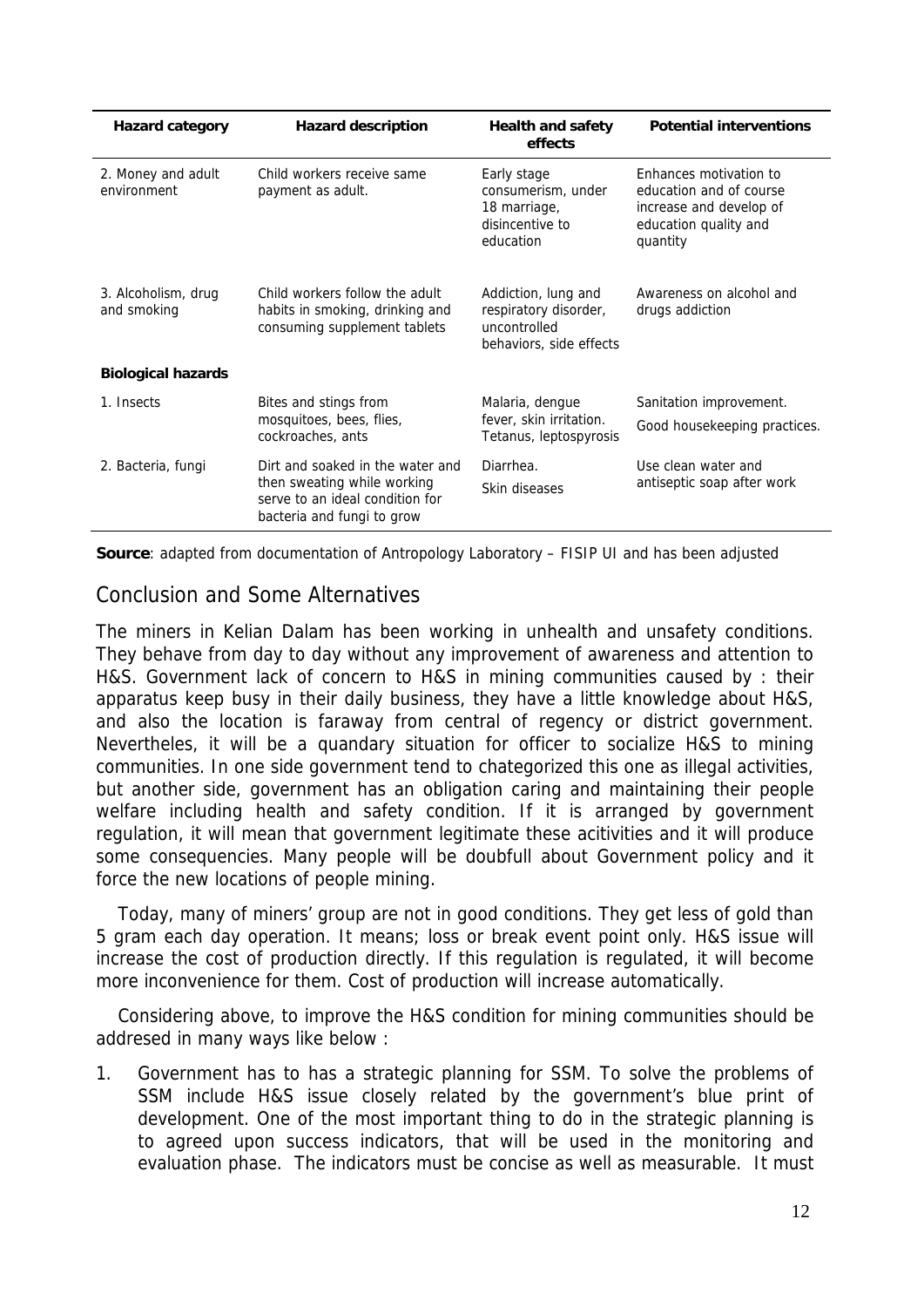also be noted that the indicators will be in the forms of input, process, output, and outcome ones. Input and process indicators mostly be used in monitoring phase, while output and outcome indicators will be used to measure the success in evaluation phase.

- 2. To know better for H&S issue progress, It is urgent for government to conduct an immediate comprehensive, multidisciplinary, and cooperative research on the SSM situation and the environment condition nearby location. The nature and the goal of the research is predict the river and environment pollution, the number of accidental cases, and the impact for environment and also ex of miners. Of course, this research will give some inputs to improve miners' welfare.
- 3. Because the government officer has lack of knowledge and concern toward this matter, it is needed to conduct that some projects/ seminars to socialized this issue for government apparatus. These are not only be held in district level but it is better if be managed in national and region level too.
- 4. Dissemination of this information to the miners needs some actors involvement; government officer, NGO, community leader, and also medical workers such as doctor and nurse.
- 5. Considering the uncertainty income through SSM, government has to offer some alternatives economic sources. It will reduce the demand for being a miners, and indirectly it will increase the miners' awareness and concern about H&S.
- 6. It is usefull to conduct a need assessment from mining communities about what is they really need from government. The needs assessments must also consider dynamic aspects of the community and therefore can be used for at least five years. The assessments must also seek to understand the needs of all community groups, not particular ones. From this project, government will get the approriate intervention.
- 7. Government has to monitor and control SSM progress through regular meeting, visiting or gettting report from the heads of miners or the head of communities. Beside a consequency of strategic planning on SSM, this program will be directly increase the awareness and concern of mining community toward H&S issue.